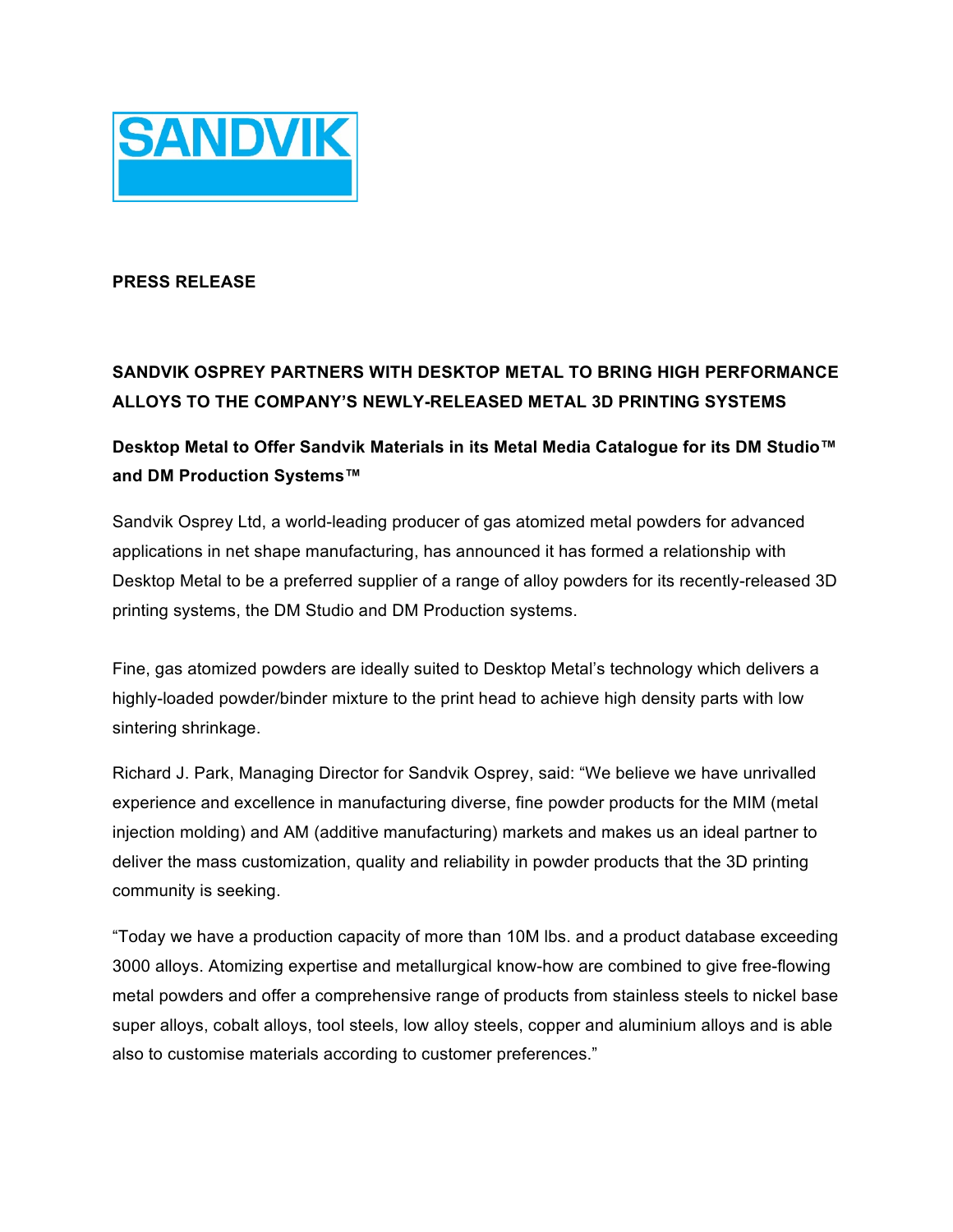Powders are clean and spherical leading to uniform flow and high packing density which is important for consistent parts build. The fine and controlled size distribution enables rapid sintering to high density resulting in excellent mechanical properties and good surface finish.

Richard J. Park added: "We are excited to be working with Desktop Metal and its world-class team of experts and look forward to supporting the growth in demand for consumers of the new technology which we expect to come from all major industrial sectors.

"Our strength in materials science and atomizing technology is a perfect complement to Desktop Metal's strengths in machine design and process knowledge."

Ric Fulop, CEO and co-founder of Desktop Metal, said: "With the launch of both our DM Studio and Production Systems, it's critical our engineering customers have access to highperformance metal alloys for both prototyping and the mass production of metal parts.

"By partnering with world-class producers like Sandvik Osprey, we are able to broaden our catalogue of materials to include the widest array of alloys, including advanced stainless steels, special alloys, titanium and other high-performance materials.

"Customers who buy Desktop Metal's consumables bearing the Sandvik and Osprey logos are guaranteed to benefit from high levels of quality and consistency that set Sandvik's Osprey products apart as the productivity partner of choice."

### **ENDS**

### **Editors notes:**

### **About Desktop Metal**

Desktop Metal, Inc., based in Burlington, Massachusetts, is accelerating the transformation of manufacturing with end-to-end metal 3D printing solutions. Founded in 2015 by leaders in advanced manufacturing, metallurgy, and robotics, the company is addressing the unmet challenges of speed, cost, and quality to make metal 3D printing an essential tool for engineers and manufacturers around the world. For more information, visit www.desktopmetal.com.

## **About Sandvik Osprey Limited**

Originally known as Osprey Metals, the company was acquired by Sandvik AB of Sweden in 1984. Sandvik Osprey Ltd has become a major supplier of fine gas atomized powders and the